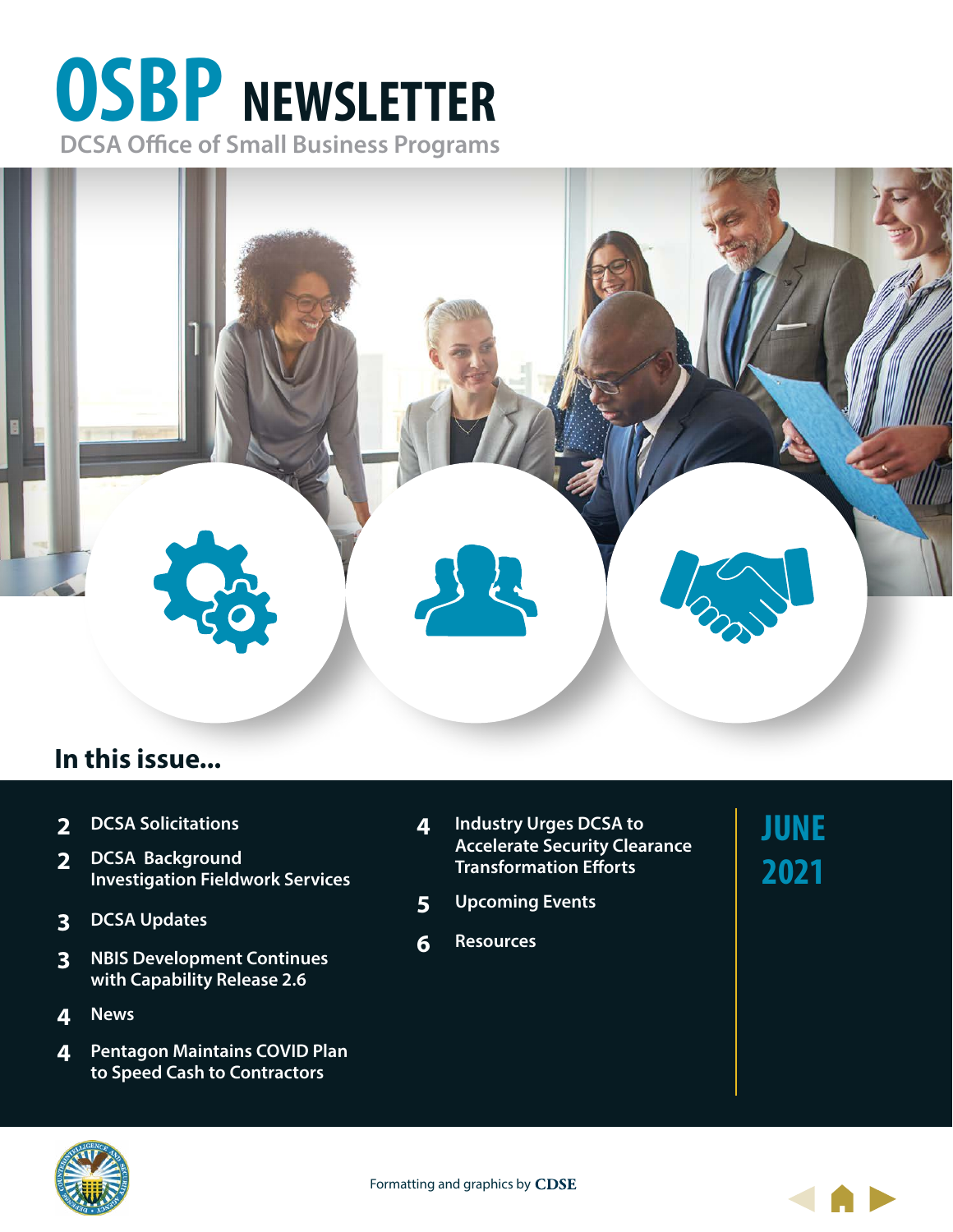# <span id="page-1-0"></span>**A** DCSA SOLICITATIONS

#### **DCSA Background Investigation Fieldwork Services**

Special Notice 3 is issued by the Defense Counterintelligence and Security Agency (DCSA) solely to update the contractor community on the development of its investigative fieldwork services requirement as described in HS0021-20-RFI-Field. DCSA is not seeking proposals at this time. This Special Notice does not constitute a solicitation or commit the Government to contract for any supply or service. If a solicitation is released, it will be via the Government wide Point of Entry at **https://beta.sam.gov** or through an appropriate multi-agency contract portal such as General Services Administration (GSA) eBuy at **https:// www.ebuy.gsa.gov/**. It is the responsibility of interested parties to monitor these websites for subsequent information.

Please **[see the attached](https://sam.gov/opp/b9241e140b064d4ea89583c61e01573b/review)** Special Notice for an update to the projected acquisition timeline.

## **DITMAC, Six-Months of Additional Service**

This Limited Source Justification authorizes the use of other than full and open competition procedures to fulfill a current requirement, in accordance with FAR 8.405-6(a)(1)(i)(A) which states that an urgent and compelling need exists, and following the procedures would result in unacceptable delays.

The purpose of this action is to add CLIN 5001 for six-months of additional service to the HS0021- 18-F-0004 order to support the Defense Counterintelligence and Security Agency at Defense Insider Threat Management and Analysis Center in Arlington, Virginia.

Please **[see attached](https://sam.gov/opp/edfd257e1cda4d09985ef6eeac82f98e/review)** Limited Source Justification (redacted).

### **Fingerprint Channeling for the State of Michigan**

The Defense Counterintelligence and Security Agency (DCSA) has a recurring need for a simplified method of filling the anticipated repetitive needs for fingerprint channeling for the purpose of obtaining criminal history record information (CHRI) for the State of Michigan. DCSA is committed to conducting background investigations on individuals (employees or applicants) for federal employment, members of the military, consultants, volunteers and/or vendor personnel for national security purposes. This requirement is for CHRI in support of background investigations as DCSA obtains criminal history records in order to meet the requirements of the Intelligence Reform and Terrorism Prevention Act of 2004.

Interested parties, please **[see attached](https://sam.gov/opp/156c67072b574d15a591e72feae9a5ad/review
)** RFQ HS002121R0031.

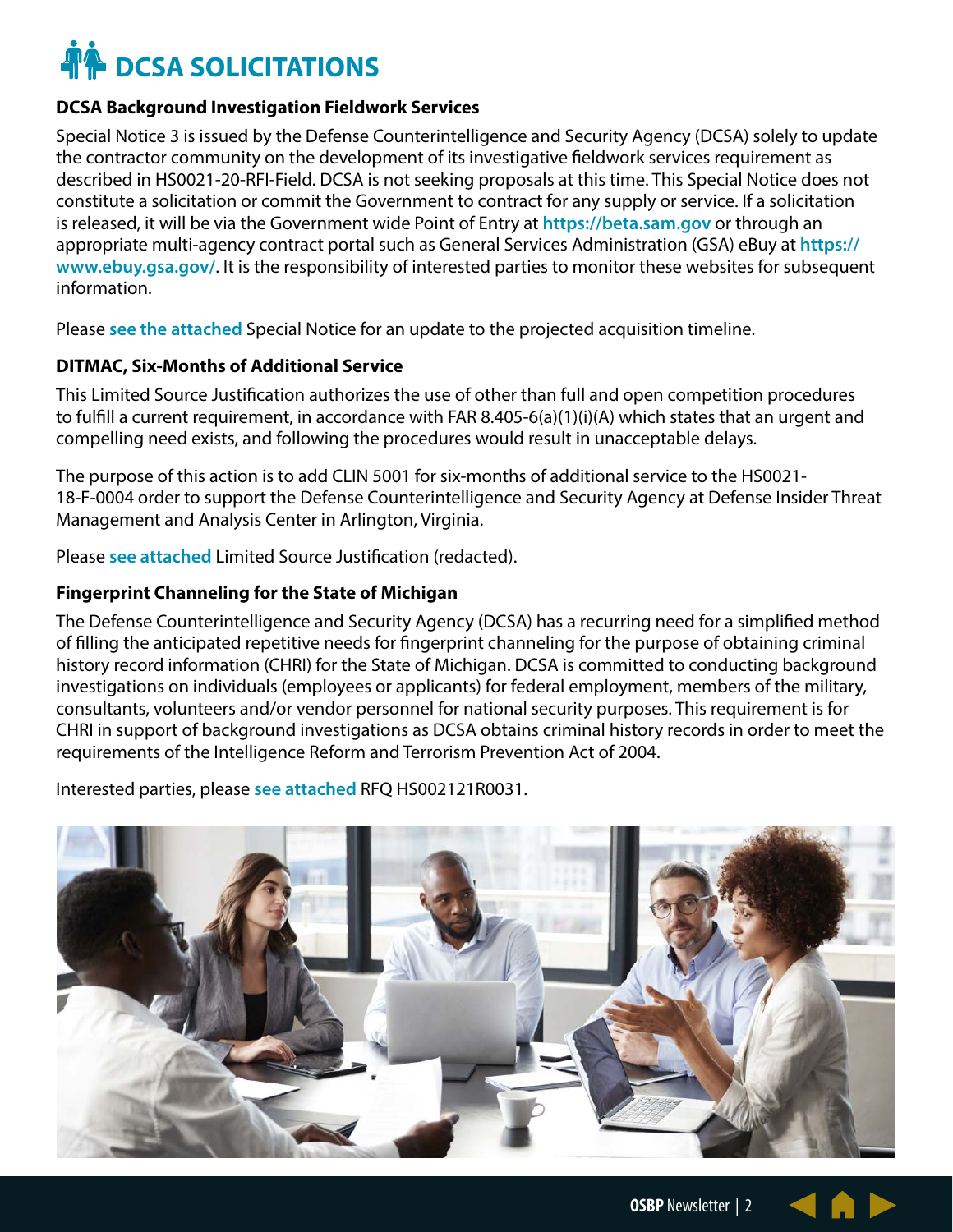<span id="page-2-0"></span>

#### **NBIS Development continues with Capability Release 2.6**

May 3, 2021 - DCSA has successfully deployed Release 2.6 of the National Background Investigation Services (NBIS). A follow up to Release 2.5, this deployment adds access management, visit management, and polygraph features required for federal government personnel security management. The features are part of an ongoing NBIS release rollout, ensuring that all functionalities receive adequate user acceptance testing in a phased approach. Click the headline to read the latest on NBIS.

## **[NBIS DEVELOPMENT CONTINUES WITH CAPABILITY RELEASE 2.6 > Defense Counterintelligence and](https://www.dcsa.mil/About-Us/News/News-Display/Article/2593139/nbis-development-continues-with-capability-release-26/)  [Security Agency > News Display \(dcsa.mil\)](https://www.dcsa.mil/About-Us/News/News-Display/Article/2593139/nbis-development-continues-with-capability-release-26/)**

#### **DISS Release 13.4.2**

April 29, 2021 - DCSA will deploy the Defense Information System for Security (DISS) Release 13.4.2, which delivers enhancements to existing system capabilities. Click the title to read more about the upgrades and enhancements.

#### **[DISS RELEASE 13.4.2 > Defense Counterintelligence and Security Agency > News Display \(dcsa.mil\)](https://www.dcsa.mil/About-Us/News/News-Display/Article/2589699/diss-release-1342/)**

#### **Summary: 20 May DCSA OSBP&IE Match Making Event**

On 20 May 2021, the DCSA OSBP, in cooperation with the Virginia Procurement Technical Assistance Center (PTAC), hosted a day-long "Match Making Event" for the small business community. The purpose of the event was to introduce small businesses to prime contractors currently doing business with DCSA. Twenty-two DCSA prime contractors agreed to carve out an entire day to meet with ~185 registered small businesses through a series of 15 minute virtual sessions. This resulted in over 300 vendor engagements throughout the day, and multiple matches made.

### **SEAD-3 Establishes Standardized Reporting Requirements for Covered Individuals**

Security Executive Agent Directive (SEAD) 3- Reporting requirements for Personnel with Access to Classified Information or Who Hold A Sensitive Position, establishes standardized reporting requirements across the federal government for all "**covered individuals**" who have access to classified information or hold a sensitive position.

The reporting requirements outlined in SEAD 3 address the need for covered individuals to report information to their department or agency in a timelier manner. As a result, SEAD 3 was designed to strengthen the safeguarding of national security equities, such as national security information, personnel, facilities, and technologies.

#### **New background investigation initiative will include everyone by end of 2023**

The Defense Counterintelligence and Security Agency's new program for continuously monitoring individuals with security clearances, Trusted Workforce 2.0, should have all agencies and contractors on boarded by the end of 2023, the agency's director, William Lietzau, said at a May 26 roundtable with the House Oversight and Reform Committee.

### **https://www.federaltimes.com/management/hr/2021/05/26/new-background-investigation- initiativewill-include-everyone-by-end-of-2023/**

**OSBP** Newsletter | 3

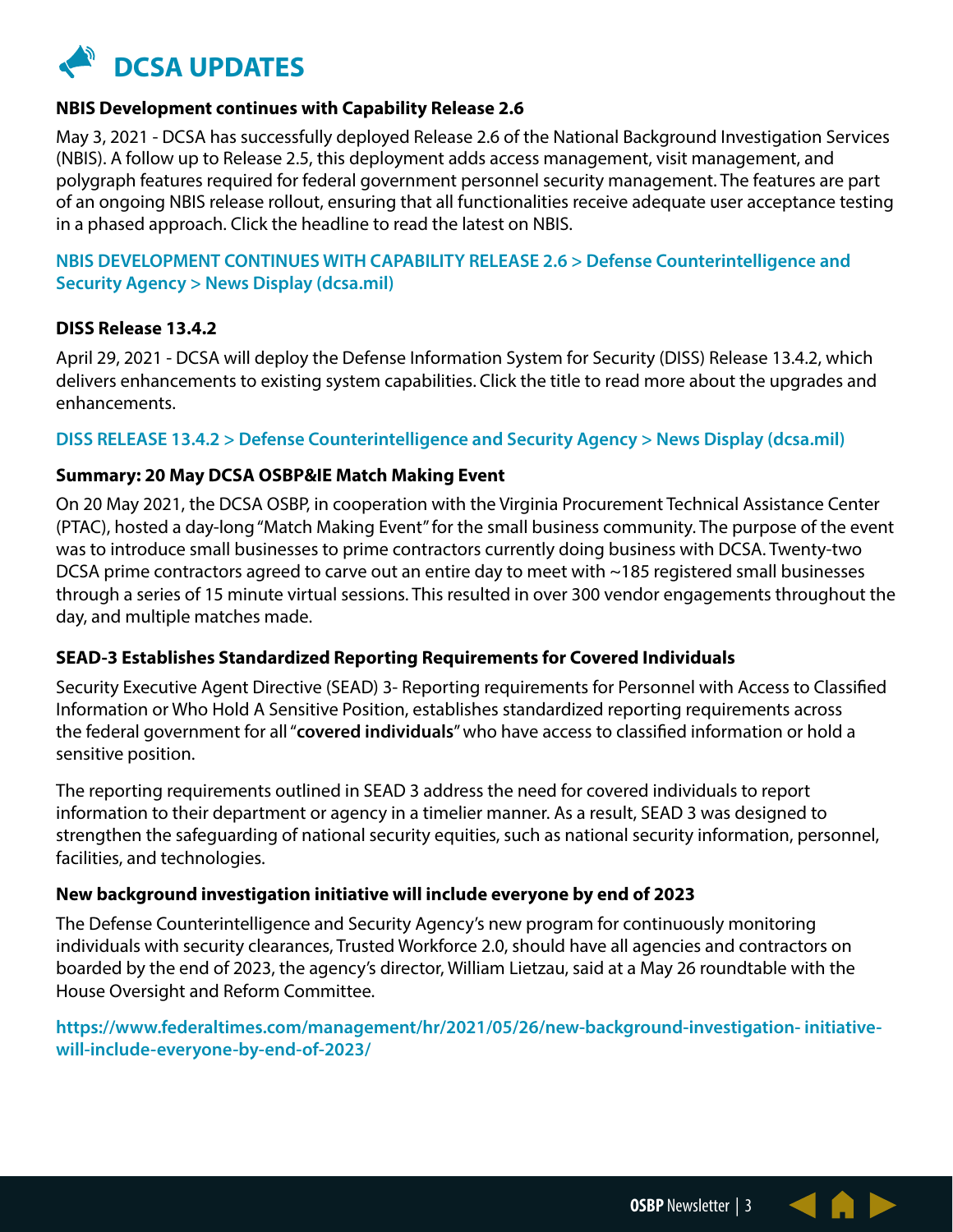<span id="page-3-0"></span>*News articles are provided for awareness. Inclusion of an article does not imply endorsement by DCSA of the opinions contained therein.*

# **NEWS**

## **Pentagon Maintains COVID Plan to Speed Cash to Contractors**

Under the accelerated payments plan, the Defense Department provided \$4.6 billion to defense contractors as of March 31, department spokeswoman Jessica Maxwell said in a statement. **[Read more>](https://www.bloomberg.c m/news/articles/2021-05-10/pentagon-presses-on-with-covid-plan-to-speed-cash-to-contractors)**

## **How Pentagon Cash Helped Save Small Defense Companies during the Pandemic**

Business leaders are now calling on defense officials and lawmakers to keep a policy that pays contractors more money up front. **[Read more>](https://www.defenseone.com/business/2021/05/how- pentagon-cash-helped-save-small-defense-companies-during-pandemic/174222/)**



# **Will COVID Vaccines Be Required for Federal Contractors, and How Would a Mandate Be Enforced?**

Increased vaccination rates and more people returning to the workplace raise these questions. **[Read more>](https://www.govexec.com/management/2021/05/will-covid-vaccines-be-required-federal- contractors-and-how-would-mandate-be-enforced/174060/)**

## **SBA Announces New HUBZones to Expand Federal Contracting Opportunities for Small Businesses**

WASHINGTON – The **[U.S. Small Business Administration's](http://www.sba.gov/)** Administrator Isabella Casillas Guzman today announced the expansion of HUBZone, a program that provides small businesses in low-income communities that hire low-income resident's

opportunities to compete in the federal marketplace. The announcement makes Illinois the first state to have the newly created Governor-Designated Covered HUBZones. **[Read more>](https://www.sba.gov/article/2021/may/18/sba-announces-new-hubzones-expand-federal-contracting-opportunities-small-businesses)**

### **SBA Launches \$100M Community Navigator Pilot Program**

\$100 million competitive grant program to strengthen outreach to businesses in underserved communities enacted through the American Rescue Plan. **[Read more>](https://www.sba.gov/article/2021/may/25/sba-launches-community-navigator-pilot-program-application)**

# **Tech companies write to Biden administration pushing commercial tech preference**

A group of technology companies and trade lobby groups has written an open letter to the Biden administration, calling on it to ensure federal agencies follow existing preference regulations for commercial software and technology procurement. **[Read more>](https://www.fedscoop.com/tech-companies-write-to- biden-over-commercial-preference-guidelines/)**

# **Contracting attorney Metzger: Significant changes may be coming in final CMMC rule**

Final regulations for the Pentagon's cyber certification program are expected in the fall with potentially substantial policy and structural changes, says contracting attorney Robert Metzger, who suggests adjustments to the interim final rule make sense given the intense scrutiny on the program and leadership changes at DOD. **[Read more>](https://insidedefense.com/daily-news/contracting-attorney-metzger- significant-changes-may-be-coming-final-cmmc-rule)**

### **Industry urges DCSA to accelerate security clearance transformation efforts**

After years of complaints with a record-high backlog and an outdated suitability, credentialing and security clearance process, industry sees agencies making steady, if not slow, progress. **[Read more>](https://federalnewsnetwork.com/defense-main/2021/05/industry-urges-dcsa-to-accelerate-security-clearance-transformation-efforts/)**

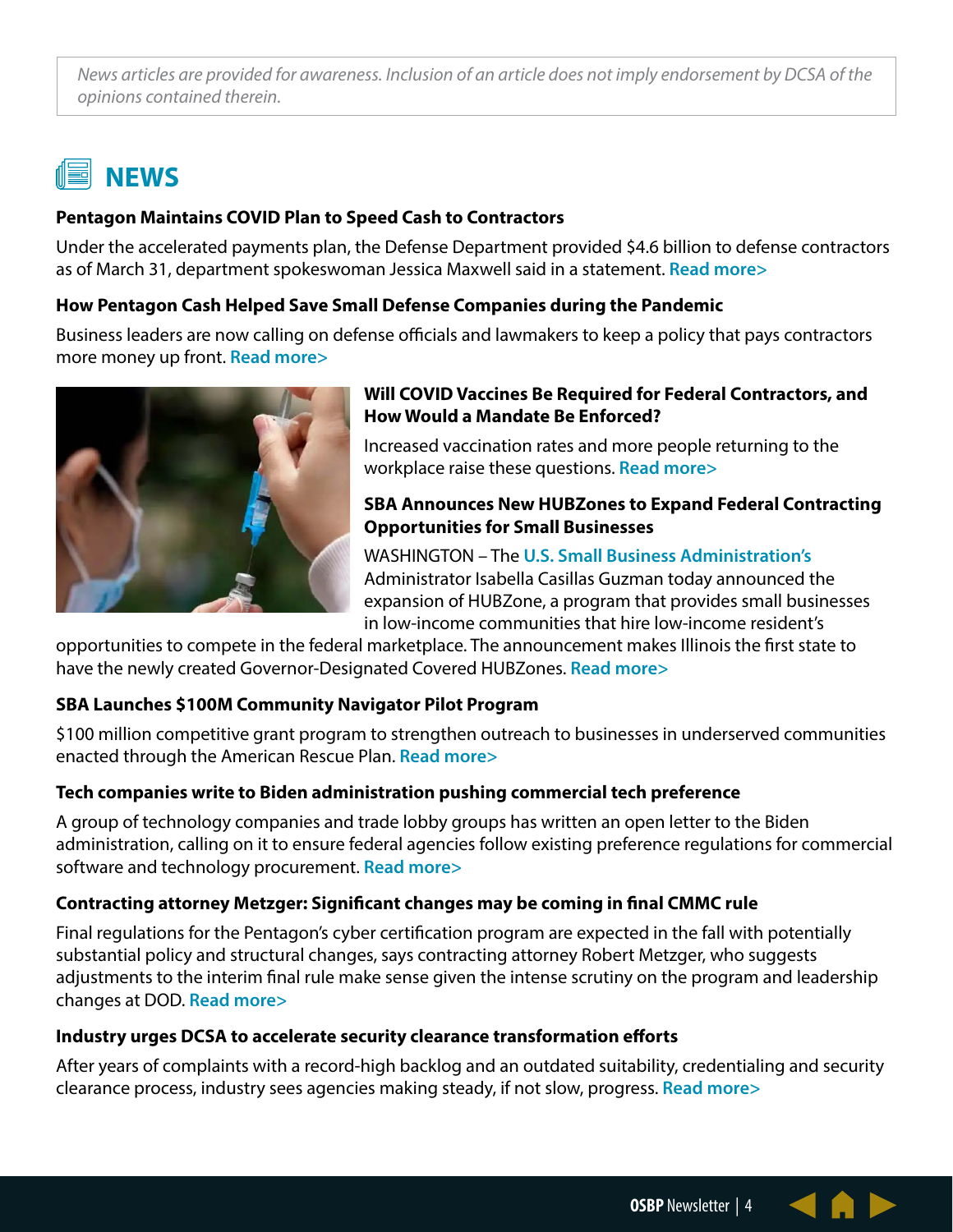#### <span id="page-4-0"></span>88 **UPCOMING EVENTS**

Our events calendar identifies conferences that provide small businesses with the opportunity to learn about DoD requirements and contracting opportunities. Our calendar also includes events restricted to government employees and/or large businesses. Inclusion of an event in this newsletter does not constitute endorsement or sponsorship by the DoD, and information linked to from this page is beyond the control of the DoD, which does not guarantee that it is current or accurate.

#### **Upcoming CDSE Conferences**

**2021 Insider Threat Virtual Conference** September 2, 2021 10:00 a.m. - 3:00 p.m. ET

*Open to security professionals in government and industry.*

The 2021 Insider Threat Virtual Conference, hosted jointly by the Defense Counterintelligence Security Agency and the Office of the Under Secretary of Defense for Intelligence and Security, will bring together security professionals and policy makers across U.S. government and industry to kick off the National Insider Threat Awareness Month (NITAM) campaign. The theme for this year's conference and campaign is Cultural Awareness and Insider Threat.

*Registration opens August 2, 2021*

### **Upcoming CDSE Webinars**

**Overview of Continuous Vetting (CV) Methodology** Wednesday, June 16, 2021 12:00 p.m. - 1:00 p.m. ET

CDSE is hosting a live webinar with policy experts from the Vetting Risk Operations Center (VROC) to discuss the transitional state of Personnel Vetting from the traditional model to the Trusted Workforce 2.0 (TW 2.0) model. This is the first of three webinars in a series.

**https://cdse.acms.com/overview-cv/event/registration.html**

**Understanding the DCSA Security Review and Rating Process** Thursday, June 24, 2021 1:00 p.m. - 2:00 p.m. ET

This live webinar will provide an overview of the

Defense Counterintelligence and Security Agency's (DCSA) refined security review approach and frame- work for assigning security ratings.

**https://cdse.acms.com/dcsa-sec-review/event/reg- istration.html**

**Overview of Personnel Vetting Methodology** Wednesday, July 21, 2021 12:00 p.m. - 1:00 p.m. ET

CDSE is hosting a live webinar with policy experts from the Personnel Vetting Office of the Under Sec-<br>retary of Defense for Intelligence and Security (OUS-<br>D(I&S)) to discuss policy updates; implementation guidance for SEAD 3, 7,and 8; DODM 5200.02, Incor- porating Change 1; and DODI 5200.02, Incorporating Change 3. This is the second of three webinars.

# **https://cdse.acms.com/overview-pv/event/regis- tration.html**

**Overview of the National Background Investiga- tion Services (NBIS)** Thursday, August 26, 2021 12:00 p.m. - 1:00 p.m. ET

CDSE is hosting a live webinar about the National Background Investigation Services (NBIS) to discuss what NBIS is and how it will be used to support the overall personnel vetting mission. This is the third of three webinars.

#### **[https://cdse.acms.com/overview-nbis/event/regis](https://cdse.acms.com/overview-nbis/event/registration.html)[tration.html](https://cdse.acms.com/overview-nbis/event/registration.html)**

*CDSE courses are intended for use by Department of Defense and other U.S. Government personnel and contractors within the National Industrial Security Program.*